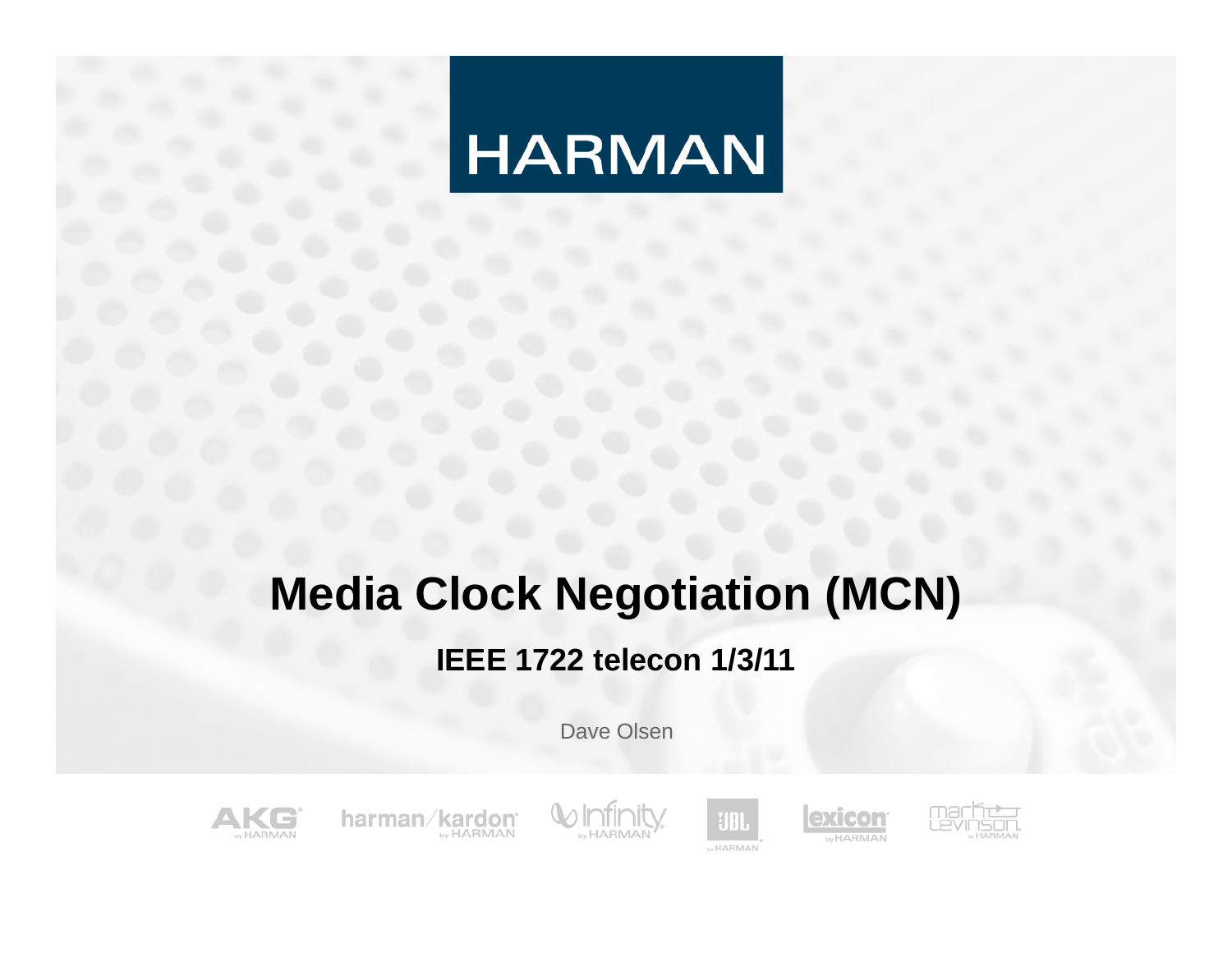### **New Items**



- **Fractional Clock Frequencies**
- **Common Base Clock Identifier**
- **Clock Quality**
- **Clock Age**
- **Human Readable Clock Identifier**

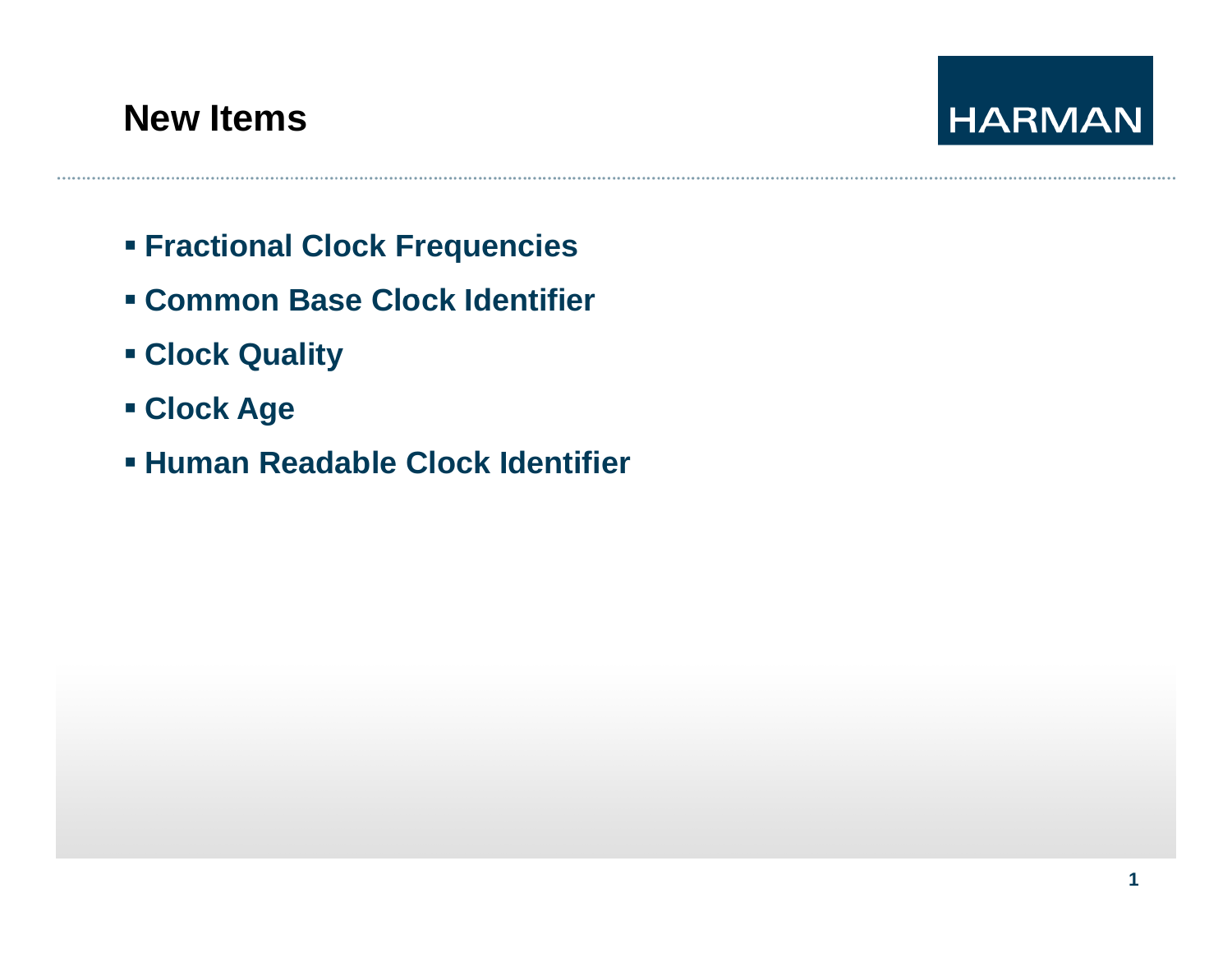

- **MCN currently represents frequency in hertz**
- **Current range 1 Hz 2<sup>32</sup> Hz (2494.96 MHz)**
- **Is there a need to represent clocks outside this range?**
- **Is there <sup>a</sup> need to represent clocks in fractional hertz?**
- **SMPTE 247M and 296M specify video sample rate as Fs/M**
	- 1080p59.94 used Fs=148.5 M=1.001
	- results in approximately 148351648.35Hz, commonly referred to as 148.35MHz

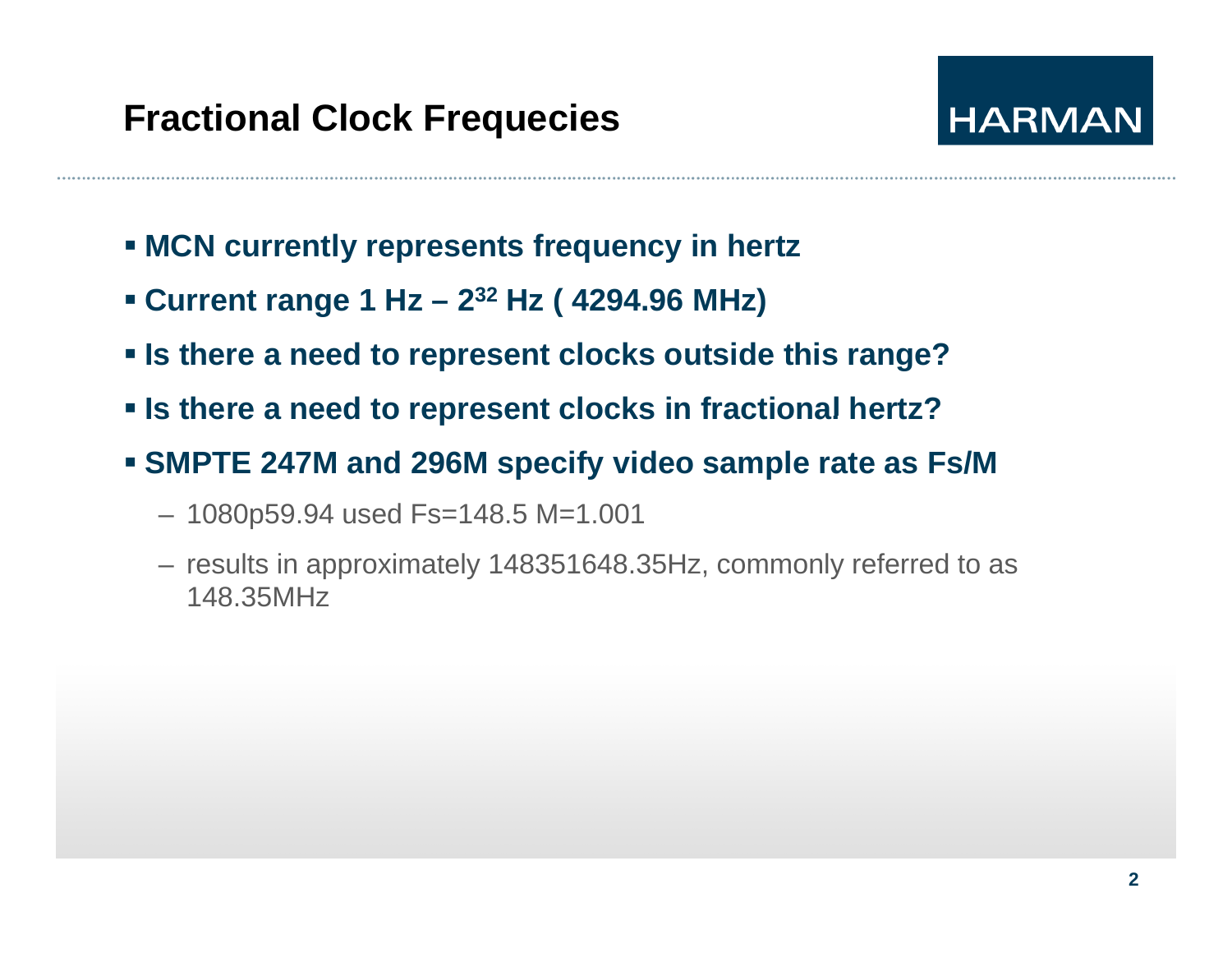

- **Define a way to identify that 2 clock have the same base clock**
- **Clocks with <sup>a</sup> common base must be multiples**
- **48,96,192**
- **44.1, 88.2, 176.4**
- **Add a field to the Advertise with a Base StreamID**
- **The Base StreamID identifies the clock these various clocks are synchronous with.**
- **Problems**
	- All clocks are not Advertised only election winning clocks
	- User would have to configure these sets of clocks to win
	- If the user has to configure it anyway, what is the point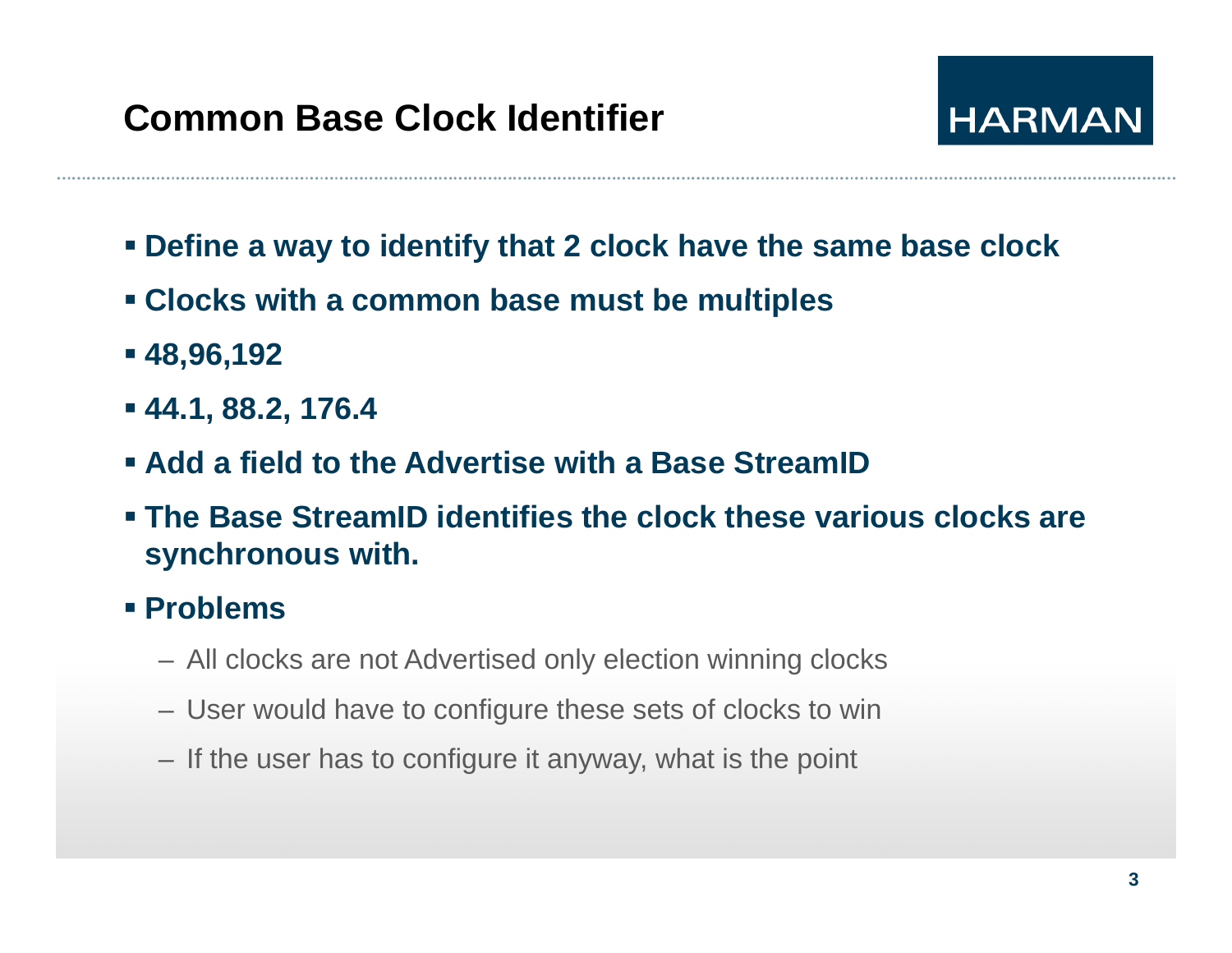#### **Surveyed dedicated word clocks**

- Apogee Big Ben
- ART SyncGen
- Black Lion Audio MicroClock
- **Only common specification given is jitter**
- **Advertised jitter on dedicated word clocks is in pico seconds**
- **Jitter of the original source is likely to be overwhelmed by the additional jitter from AVB.**
- **802.1AS defines clockClass and clockAccuracy clockAccuracy, these are not , really applicable to our needs.**
- **What can we define that is meaningful?**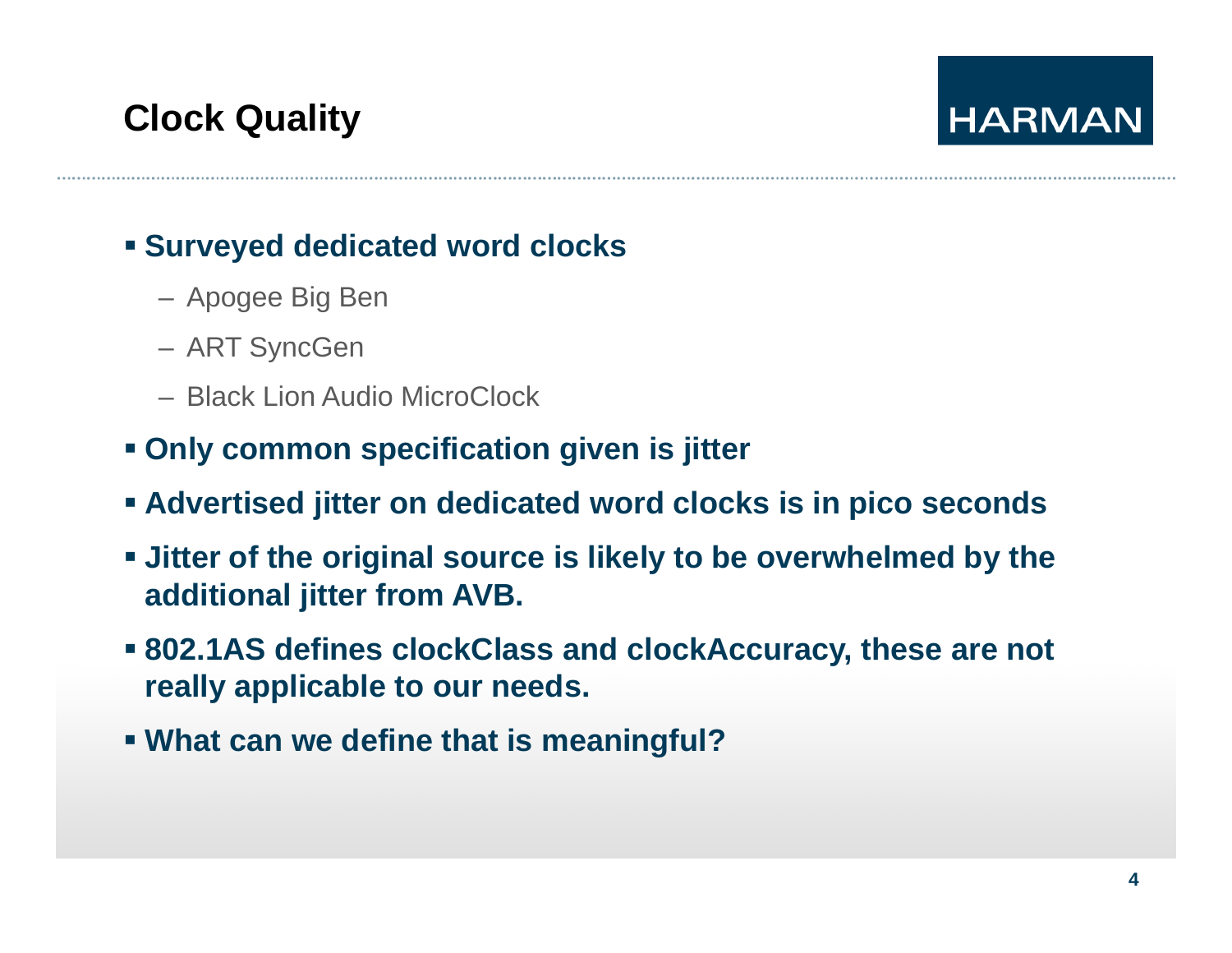- **Clocks become elected Primary should become higher priority to avoid thrash.**
- **New field added to the Advertise that is internal priority**
- **Internal priority can change at any time**
- **Internal priority is raised when** 
	- Clock is elected Primary
	- Clock has an active Listener
	- Once internal priority is raised is remains at the new priority until is loses an election
- **Internal priority is reset to default when the clock loses an election.**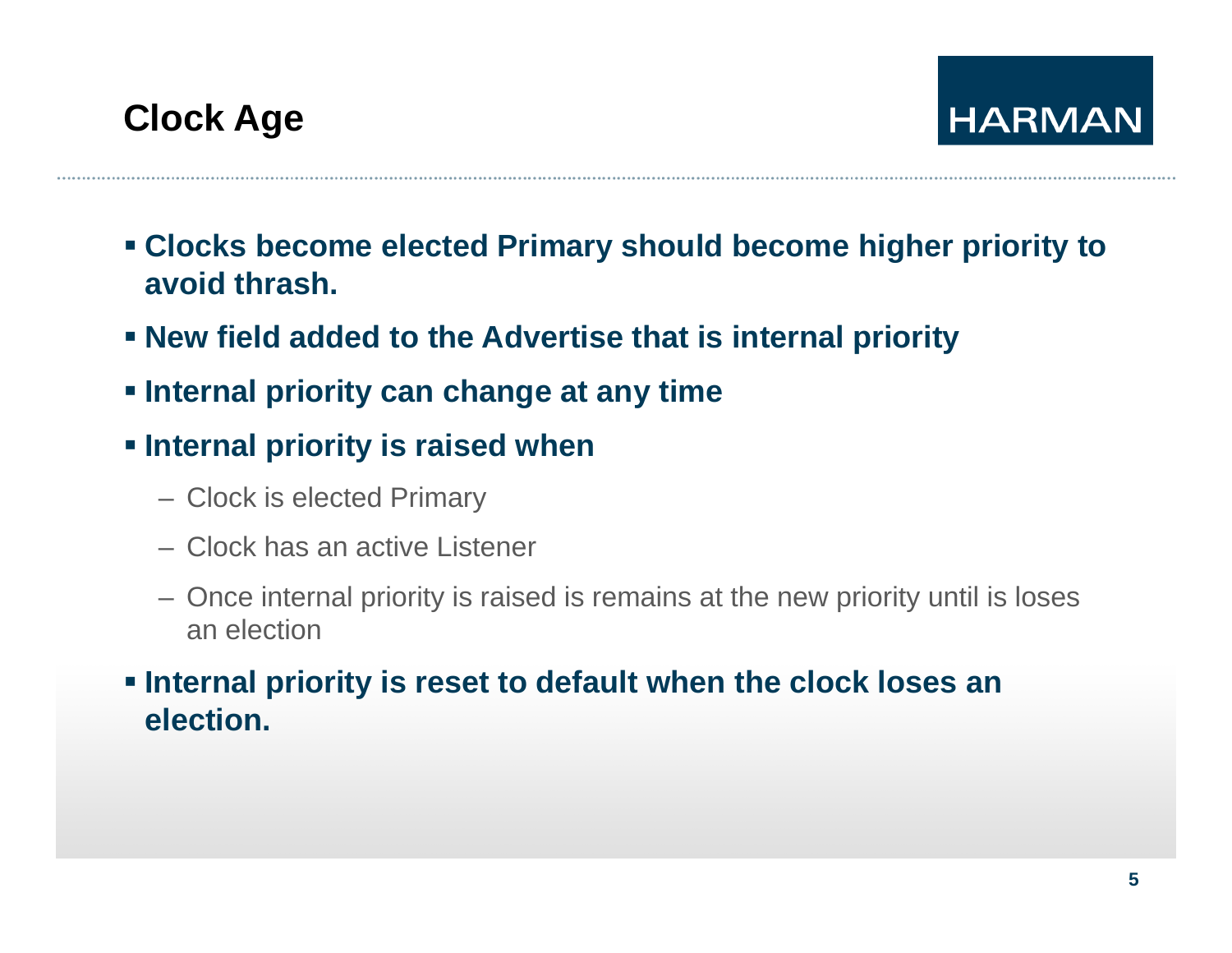

- **In multi-vendor network it would be useful to show what is the current media clock**
- **This has nothing to do with the actual election**
- **This is just a convenience to the user to inform/confirm that the desired media clock has been elected**
- **The actual text should be designed to be useful to the user to**  easily identify the source. Text should include make, model and **unique id.**
- **Example** 
	- –"dbx SC 00 01 23 45 67 89" 00:01:23:45:67:89"
	- "dbx SC HiQnet node 34"